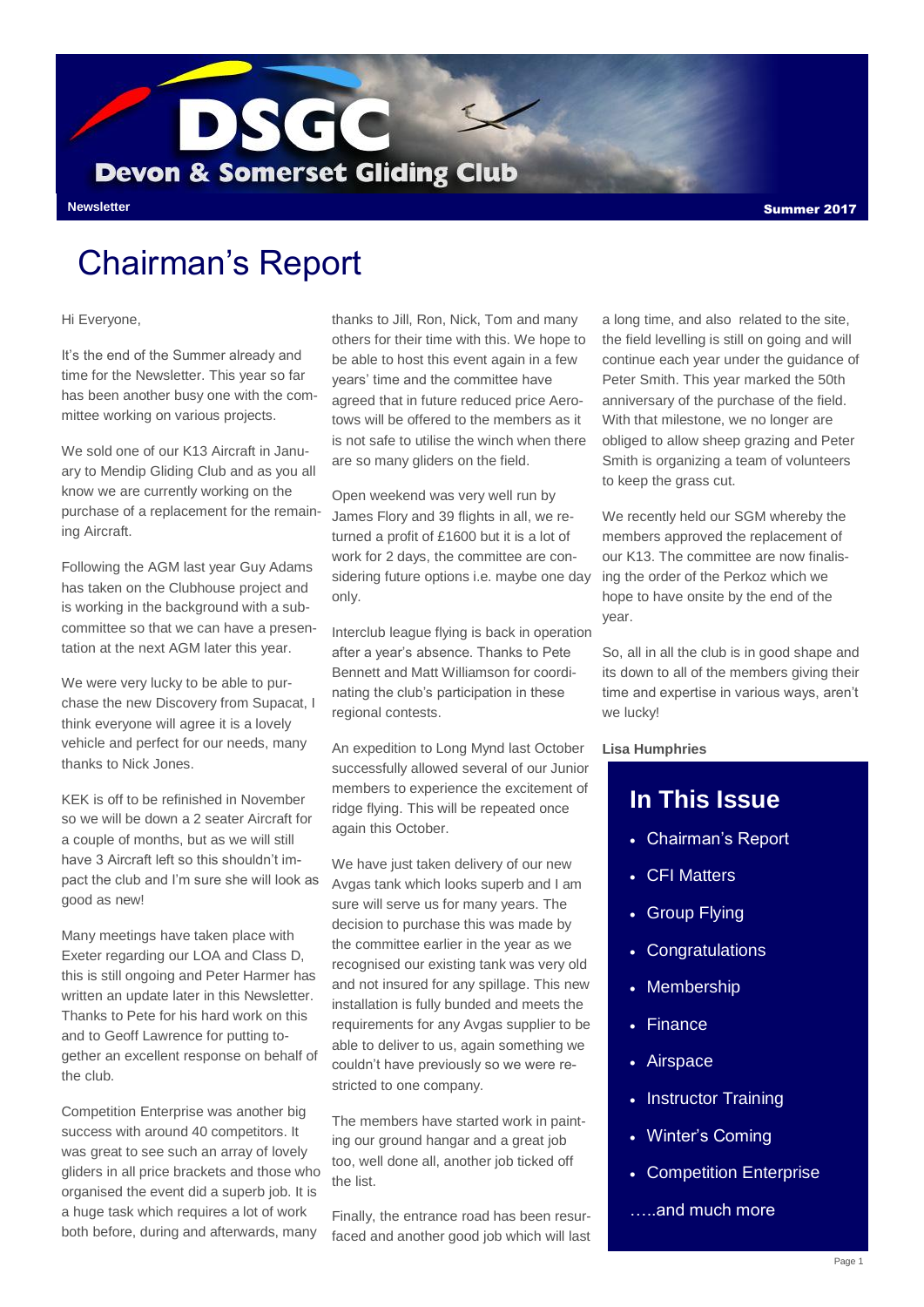

# CFI's Matters

**Firstly I would like to say thanks to you all for your support this year and especially my instructor team for all there help.**

**Well what a start to the year starting with the sad loss of some good friends who will always be remembered Matt, Chris, Nick and Mike after 30 years at this club you build up some good friends and memories that will always stay with you.**

**The season started with some good club expeditions to the Mynd and Portmoak with a couple of Gold heights by Tom and myself and Diamond height by Pete Startup I knew I should not have landed for that cup of Tea (well done Pete). Flying at other clubs is a great learning curve and improves your flying and judgement, I would recommend you all to try it if you can!**

**We have had some good courses this year and Competition Enterprise at NH. Once again they all left with admiration for our club and how it was organised, so well done to those of you who put in a lot of time and effort to make it happen.**

**As you all know we have had a couple of demonstrators here for you to try out looking for a replacement for our K13, the Perkoz seemed to go down well with the instructors and those of you who managed to fly it, thanks for everyone's time and making them welcome and thanks to Ron and Guy for bringing the DG 1001 down for some of us to try.** 

**We have decided to clip the wings of our DG 505 for a bit to encourage you all to try flying it without the tips. It is a lovely glider and very under-utilised, so could you all please make the effort and give it a go in the hope that we can remove the stigma about it being just out of reach and difficult, the more you fly it the more you will all love it, ask Roly.** 

**Stay safe keep looking out and enjoy what's left of the year and I will be looking for that Wiley old Bird.** 

Group Flying

Thank you to all the Instructors and Helpers who have run the Group Days and Evenings this summer. The weather has been a bit of a challenge. but at times so has getting volunteers, so a big thank you also to Martin Bennett for keeping on top of the organizing. Just some of the Thanks we receive:

**"I am writing to say a massive Thank You to your pilots and staff for a memorable visit.** 

**Everyone was so friendly and helpful and the cadets had a great time with you.** 

**Particular thanks must go to the unsung and unseen winch operator.—Out of sight , but not out of mind. Thank You."**

**Barry Hawken Hon, Chaplain 2533 (Bodmin Squadron ATC** 

So enthusiastic with flying that Barry and 3 other members of his family visited in August for their own Trial lesson flights.



#### Diamond and Gold



**Congratulations to Pete, Stu and Tom**

**Stuart Procter**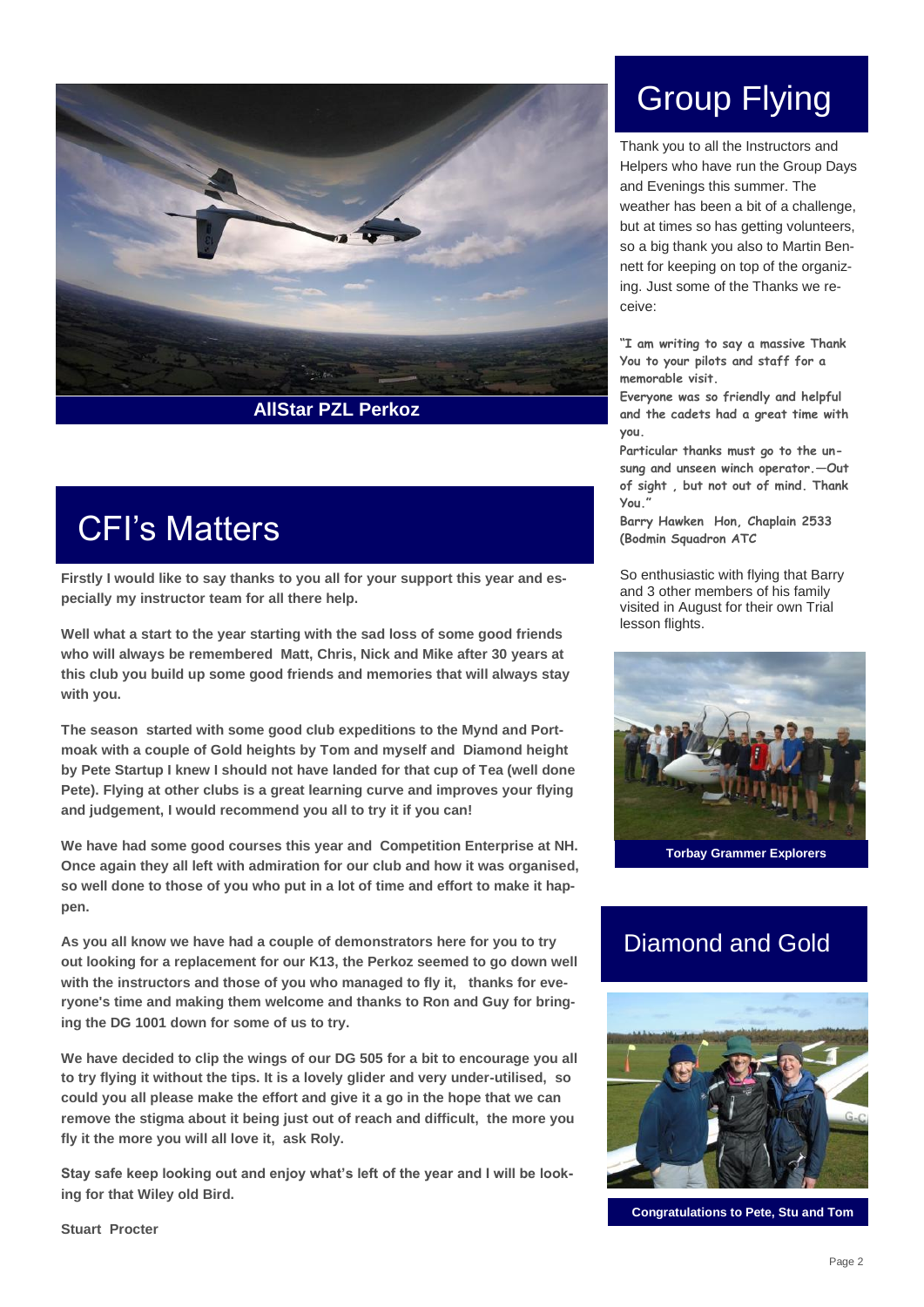## **Congratulations**

#### We have had a good run of First Solos and resolos.

| 20 November | <b>Karen King</b>    |
|-------------|----------------------|
| 28 November | <b>Ellie Carter</b>  |
| 5 January   | <b>Glenn Turpin</b>  |
| 16 February | <b>Reuben Buss</b>   |
| 7 April     | <b>James Smart</b>   |
| 18 May      | <b>Peter March</b>   |
| $13$ July   | <b>Andy Williams</b> |
| 26 August   | <b>James Price</b>   |
|             |                      |



**Ellie Carter**

**Karen King**













**James Price**

# **Peter March Andy Williams Andy Williams**

# Membership

Flying membership continues to be stable after a small decline in 2016. Social membership has significantly increased; Junior membership is about the same as previous years, but the number of Juniors under 16 has dropped slightly. And though we do get many members after courses and trial flights, the best method of recruiting continues to be word of mouth from our own members. Talk it up!! **Tom Sides**

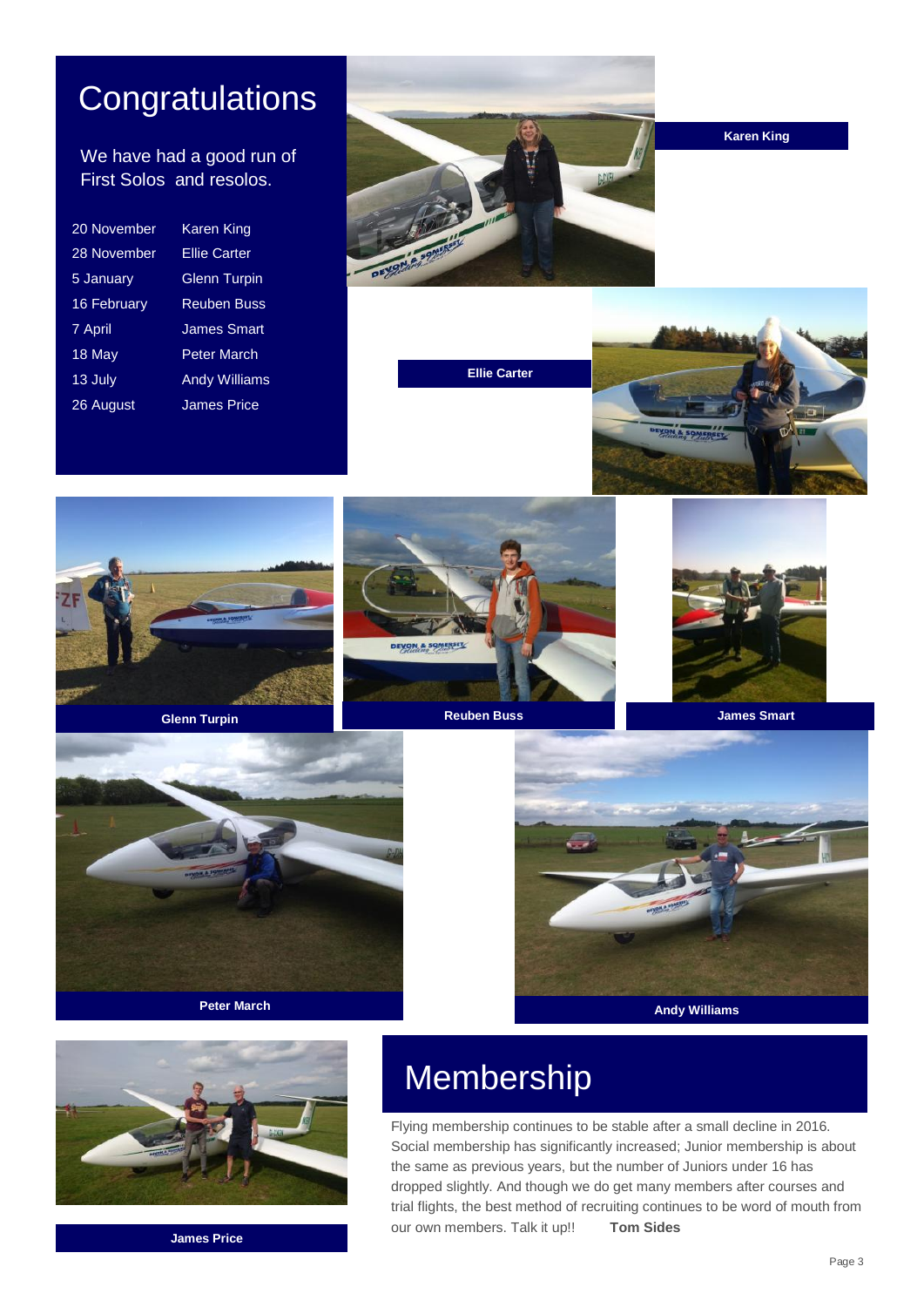## Treasurer's Finances

Your club finances remain in good condition. We have a strong current account balance to handle our day to day costs and reserve funds are there to handle the big projects which are on the horizon. Listening to many other BGA clubs (both small and large) talk about "just hanging on" or having to significantly increase member subs, launch fees and other costs never fails to make me feel glad we're not facing those pressures.

We've got some large costs coming up, but we're in good shape to handle them. We've just purchased a new 7,500 litre above ground avgas tank to replace the 30 year old underground steel tank and dispensing system. It'll soon be in operation. The refurbishment of KEK's gel coat is set for late this autumn and you'll be aware that, following the sale of CCY this past January, we held a Special General Meeting to seek member authorisation to purchase a new primary training glider, and upon receipt, sell the club's last K13 glider. The entry lane was resurfaced in August and of course we have our neverending field levelling. In addition, efforts are underway to develop a project to

improve and expand our clubhouse. I believe the club will be well positioned for the next few years, but we'll need to start saving again for more projects.

This year saw us host Competition Enterprise, and aside from the many reasons it was successful with the competitors, it also was profitable for DSGC. The club also continues hosting many day and evening trial flight groups. Even more important than being a good money maker for the club, these support scouts, schools and particularly the air cadets. Our trial flight voucher scheme is very successful and profitable to the club. Both of these last two depend heavily on member support as volunteers, so when you see a request for help, please pitch in.

We've experimented with a number of promotions over the past years to encourage more flying during the colder months, including discounts in flight time and launches. We'll continue with this, but we welcome fresh ideas of what would encourage YOU to brave the elements in January and come fly with your fellow members.

**Tom Sides**

## **Exeter LoA**



#### **Exeter Letter of Agreement**

The Letter of Agreement, puts on paper the long standing unwritten arrangement that the Club has with Exeter Air Traffic Services concerning radio use south of the A30.

The LoA can be viewed on [DSGC web](http://www.dsgc.co.uk/members-area/latest-news-members-only/286-exeter-airspace-change-proposal)[site](http://www.dsgc.co.uk/members-area/latest-news-members-only/286-exeter-airspace-change-proposal) and in the Clubhouse.

This document **changes nothing** that the Club has been doing for years but we feel that its existence could help a little in future discussions we might have with the airport.

**Pete Harmer**

## Exeter Airspace ACP

The Club airspace group has been busy this year on two fronts, both with the aim of easing our relationship with Exeter airport. The first has been the Letter of Agreement, see above.

The second is the airspace change proposal by Exeter and Devon Airports Limited (EDAL), where they are proposing to ask CAA for a large volume of currently Class G airspace to be changed to Class D, thereby altering the way that DSGC will be forced to operate. The EDAL Consultation Document and the DSGC response are available to read on the [Club's website.](http://www.dsgc.co.uk/members-area/latest-news-members-only/286-exeter-airspace-change-proposal) There were many other responses, over 400, which have been studied and summarised in the Consultation Report, also on [DSGC website.](http://www.dsgc.co.uk/members-area/latest-news-members-only/286-exeter-airspace-change-proposal) What has been written in this Report appears quite fair, but a lot has not been written. A brief summary is that 3.5% of consultees supported the proposal, whilst 94% objected to it. That result does not seem to have changed EDAL's plans, a revised chart of the airspace change has been passed to a selected few. This revision is just a lifting of some of the airspace bases in the northern sector of the original plan – this had been suggested to us during the first round of discussions

and is not a result of the Consultation Report. DSGC has responded to EDAL on this revision. Both the revision and the response are available on the [DSGC website.](http://www.dsgc.co.uk/members-area/latest-news-members-only/286-exeter-airspace-change-proposal)

What happens now? EDAL may offer some more discussions – they may not. In the next few weeks EDAL are due to produce their final Airspace Change Proposal and deliver it to CAA. CAA then has up to sixteen weeks to accept or refuse the proposal. During that period CAA can discuss the proposal with any of the consultees. CAA decision is final, unless DSGC wishes to spend enormous amounts of money on legal assistance to try to fight an adverse decision.

Whatever the end result DSGC will survive, we will just have to operate differently.

We owe a great debt of thanks to Geoff Lawrence for the time and effort that he put into the two responses that have been sent to EDAL. His way with words is just magnificent.

**Pete Harmer**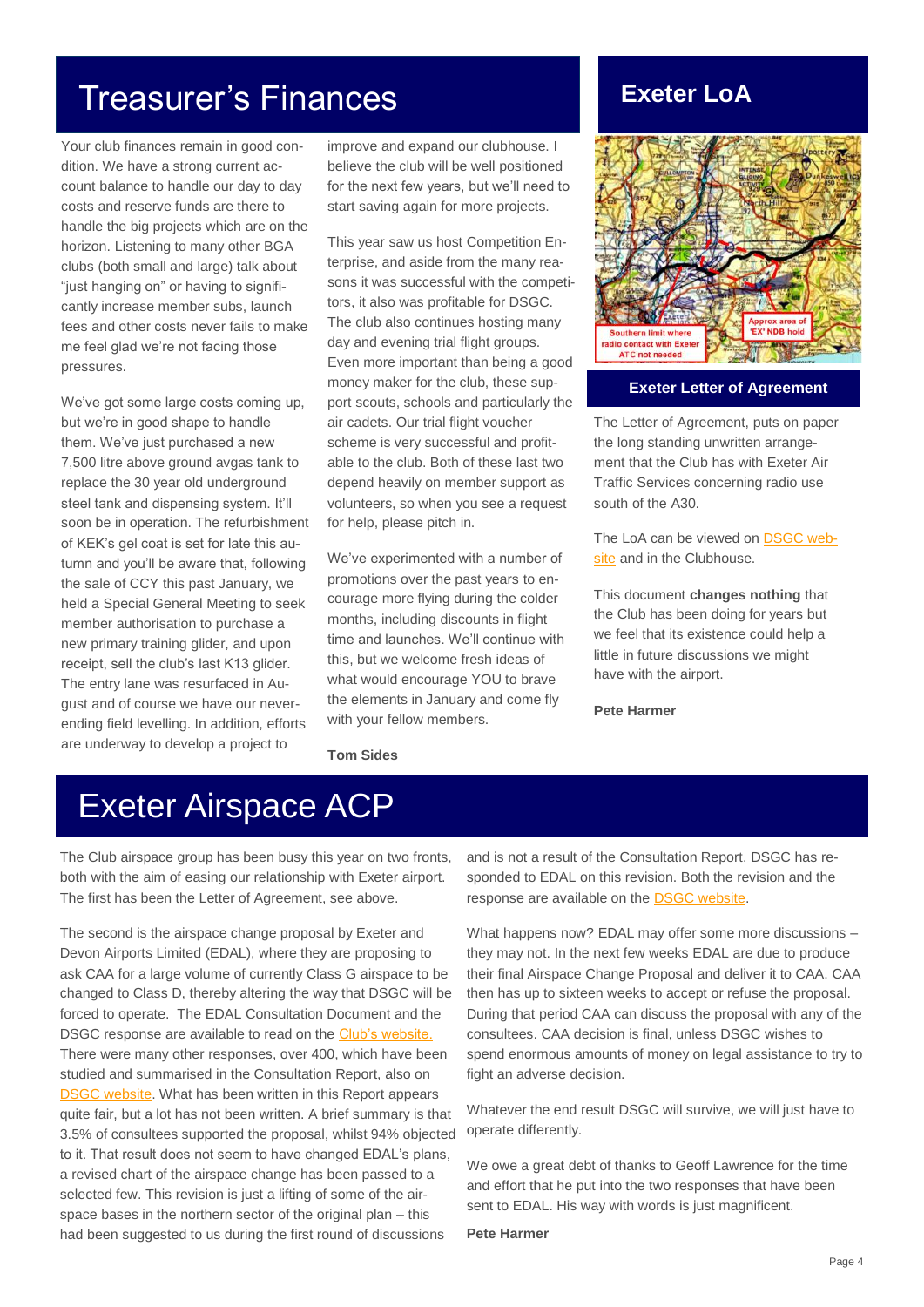#### **Reflections on training to be an Instructor Code by Phil and Gill Morrison**



Lisa has asked me if I would share a few thoughts on my experiences of training to become an Ass. Cat. instructor via the new BGA's modular instructor-training scheme. A few thoughts initially came to mind but I've edited those out!

It's probably worth starting with why I wanted to do it in the first place; the cry of you must be mad was often heard around the clubhouse! As many of you know I came to DSGC from the world of Air Cadet motor-gliding where I was an instructor for many years. The experience of doing this made a big impression on me; namely just how rewarding instructing can be and how much I enjoyed it. Now I've been around the block enough times to know it's not always milk and honey, but overall it's an experience I thoroughly enjoyed and was very keen to continue. Having been a basic Instructor for the last 18 months becoming an Ass Cat was the next logical step.

Once you've made your mind up and received the support of the instructors committee the first step is a pre-entry flight test, which needs to be signed off by Stuart as CFI. This is all about demonstrating that you can fly to a good standard and have the spare capacity to be able to instruct. The training then consists of completing four modules; A, B, C and D and a final competency test. The A, C and D modules are all done at another BGA club with the A and C modules running over a whole weekend and the D module over 7 days. I went to London Gliding Club at Dunstable to do all three, a club I would highly recommend. The A and C modules cover

things like how to teach, theoretical knowledge, sortie management, conversation to different gliders types and ground briefings. You also have to re-sit your Bronze exam again, but with an increased pass mark of 80%! The D module is the final part and covers winch launching, spinning, stalling, some more spinning, giving check flights, teaching approaches and landings plus a lot more theory. That just leaves the B module, which is actually the biggest part of the course. This is done back at your home club with an instructor coach. Martin Woolner was my lead coach and did an excellent job, thank you Martin, but I also had help from virtually all of the instructor coaches at DSGC. The B module is where you learn the nuts and bolts of how to instruct. Once that's all done and signed off you have a final assessment flight, which I did with Simon Minson and then an acceptance flight with Stuart as CFI; Stuart has the final word on whether he will allow you to instruct.

All in all quite an in-depth process! It took me 7 months, but you can take a lot longer if you want. It takes a lot of commitment and self-motivation to get it all done. It's also a very quick way of spending quite a lot of money, although the club can help to support some of the costs. Did I enjoy? Yes, absolutely. Although there were times when I thought why am I doing this; balancing family life, work and the course is a juggling act. However, it is definitely worth it. You come out feeling well prepared and a much better pilot. The other key factor is the help and support you get from the instructor team at DSGC and all the instructor coaches on the A, C and D modules. They were all excellent and without their time and commitment it would never have happen.

I am now just looking forward to instructing.

**James Flory**



**The flights of t'Eagle and d'Discus**

At the briefing they said, "'twould be thermic",

with clouds all puffy and white. Hot ships would have to go later but t'Eagle should take the first flight.

Now 'Eagle has seen many summers and has soared in many a sky Her beauty and grace are a legend and her pilots both eager to fly.

Alas, age has sapped her performance, compared to more modern machines, but her pilots were emboldened and daring

and fixated on winning it seems.

Then launching by 'tuggies was started, as soon as the sky looked just right, all those who were waiting and gridded were eager to start on their flight.

The 'Eagle, in Mustard White livery had only just vanished from view, whilst the others in rapid succession were all being launched, two by two.

Her "groundies", still flustered and sweaty

.

from just having rigged the damn thing, watched 'launches, then went for a shower……

..'Twas then the phone started to ring. The task 'twas six places to visit. Scattered all over the weald but 'Eagle made barely a couple before she were down in a field.

## DutyMan

DutyMan is the method that DSGC use to schedule rosters and send email reminders to members, you can request and arrange swops for duties. Just click on the links at the bottom of the emails that it sends you.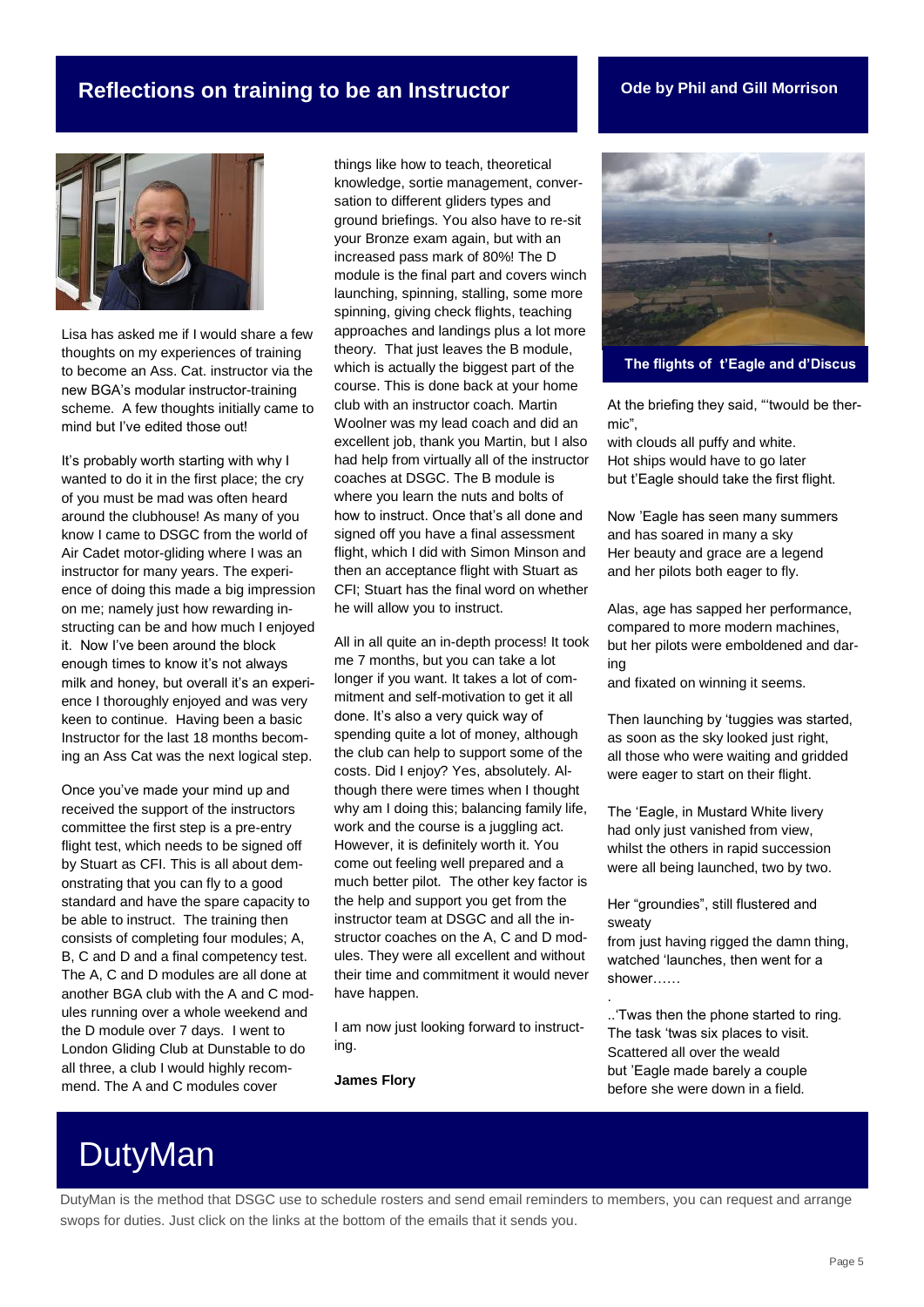## Winter's coming



As we all know "Winter's Coming", so the flying days will be shorter and the thermals (very) rare. But similarly the coming months will provide many opportunities for everyone to learn new skills and refresh existing skills.

If you are not yet solo on aerotow now is the time to start thinking about continuing your aerotow training. Whilst our Treasurer will not be thrilled by the likelihood of reduced price 'aerotow only' days due to rainy weather affecting the airfield, as is said 'every (rain) cloud has a silver lining' and being able to take a glider off on aerotow by yourself, on suitable days, has got to be more fun than having to do so 'with company in the back seat'!

If you are not signed off on winch driving (which you should be if you are solo) why not take the opportunity to complete some training sessions, with an authorised winch trainer, during the winter months.

The coming months will no doubt see the wind strength increase on certain days and being able to make the most of the lift that may be available on either of our two ridges could be the difference between a simple circuit and the 'longest flight of a particular day'.

Similarly we can expect some wave lift in and around the airfield when the wind direction and strength is sufficient to create some - do you know how to recognise and then fly in wave lift?

Whether making the most of ridge or wave lift any instructor will be pleased to help you develop your skills in doing so over the coming months, as and when the wind plays fair!

Why not take the opportunity to fly different gliders? If you are not yet solo in the K13, why not ask to be cleared to do so, following suitable check flights re same.

And as you will be aware it has been decided that the DG505 will now be used much more than it has been in recent times. for advanced training with Club members from now on and with other Club two seaters being used for Trial Lesson flying, as and when needed, alongside the DG505.

If you are a solo pilot but not yet 'signed off' as Duty Launch Marshal any existing DLMs will be happy to provide guidance and advice to 'provisional' DLMs to help and support their training and future 'official authorisation' for this important role on flying days.

And the most important objective for the coming months has to be for everyone to maintain flying currency - as a Club we see some members 'hibernate' until Spring and then wonder why they take a number of flights to regain solo status or to renew their Card rating, rather than simply 'picking up where they left off'. With the shorter days of the coming months "making the most" of the potential flying time available on Club days will, as ever, centre on members working together (assuming the Duty Instructor has agreed!) to get the launch point and winch set up, and gliders taken out of the hangar - so a prompt start to the flying day in the autumn and winter months will be essential if we are, all being well, to ensure that flying lists are worked through on any one day

**Mike Sloggett**

## Team Eagle—Best Wood at Pocklington



Congratulations to Team Eagle led by Lord Jones of Hemyock for winning the Best Wood class at Pocklington for the third year running. Read about the epic write-up on the [DSGC blog.](http://devonsomersetgc.blogspot.co.uk/2017/08/the-tale-of-pocklington-2017-knights.html)

**Sir JP and Sir JB –The Knights return**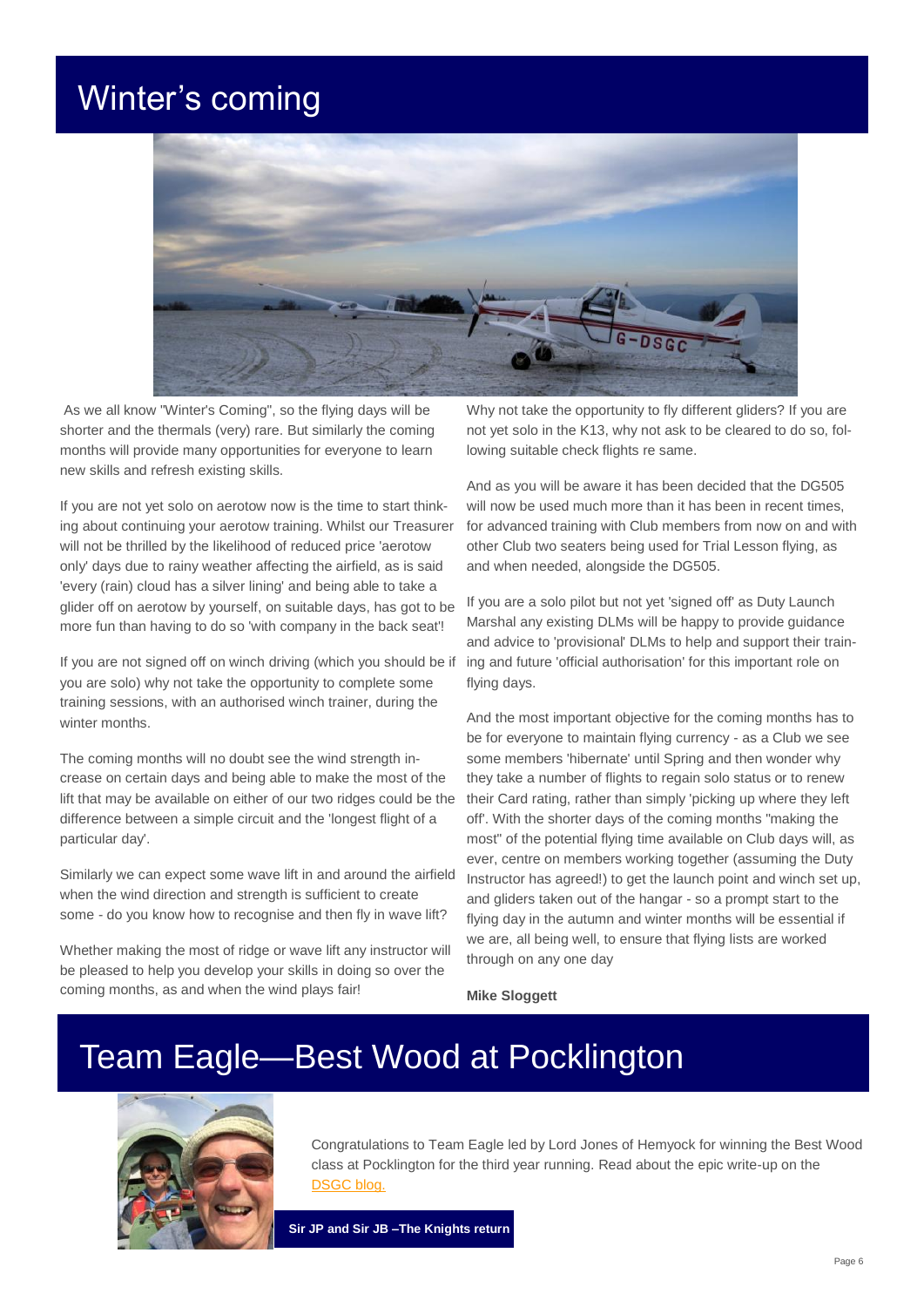## Competition Enterprise — North Hill 2017



It's been four years since Competition Enterprise last visited North Hill, and with poor soaring weather for the early part of the season in the West Country, there was hope and expectation for a change in the weather for the first week of July.

With 37 competitors entered, North Hill was going to be a busy airfield. The Ground vehicle hangar was transformed into a large Briefing Room complete with stage, the Glider Workshop became Control, and the adjoining field was rented from the neighbour for glider / trailer parking and camping.

It was probably one of the best competitions in the country in 2017 with 7 flying days out of 8, and over 20,000 kilometres flown. Congratulations to the Winner -Trevor Stuart for his consistent performance -on the podium every day.

And a big thank you to all the competition sponsors and the Air Cadets from Devon and Somerset Wing for help in running the field.

A summary of Tasks, Scores and Flight traces is available at [http://www.dsgc.co.uk/what-is-happening-now/competition](http://www.dsgc.co.uk/what-is-happening-now/competition-enterprise-2017-north-hill)[enterprise-2017-north-hill](http://www.dsgc.co.uk/what-is-happening-now/competition-enterprise-2017-north-hill)





**CE tasking enables imaginative flights Transformation of the ground hangar for briefings**